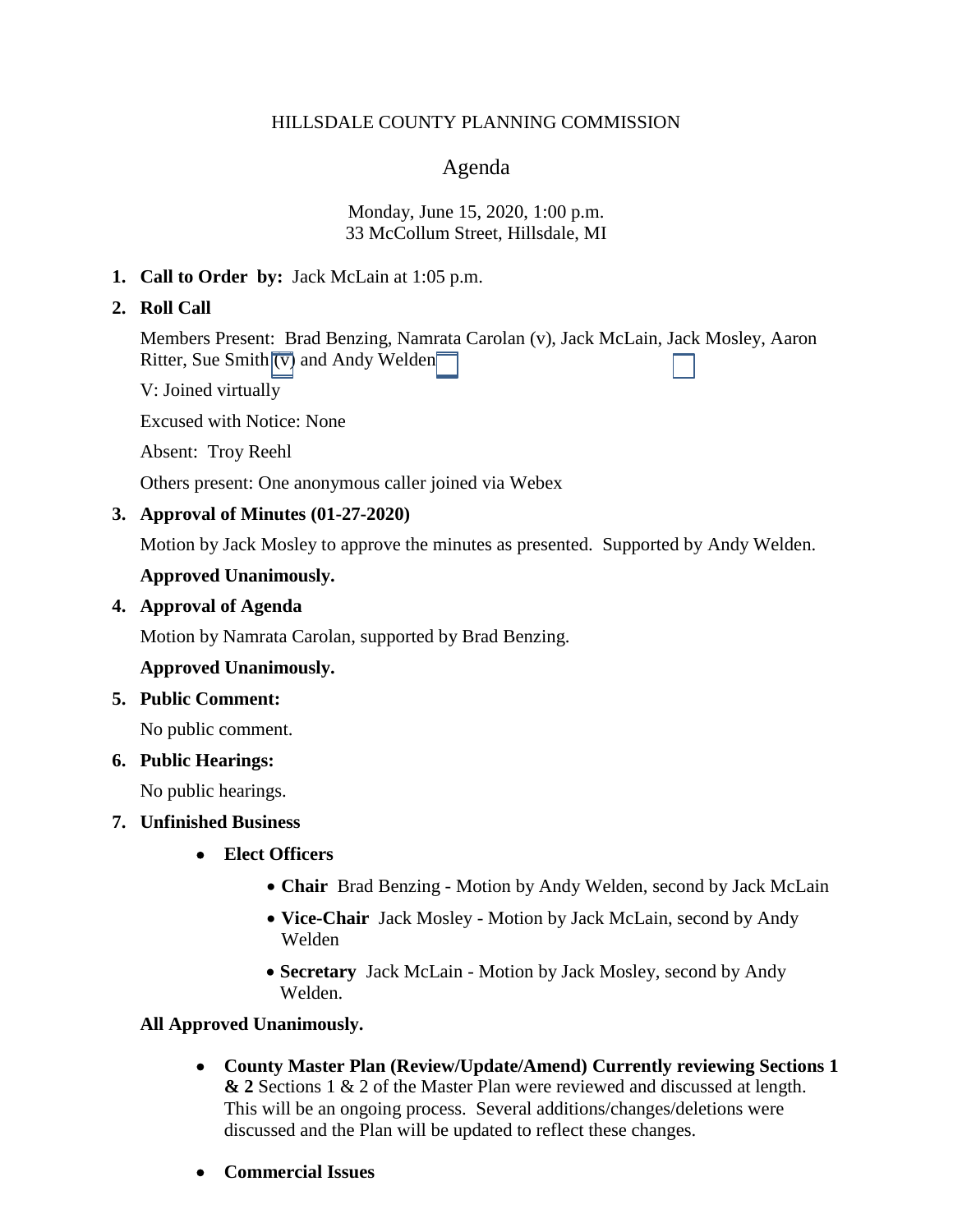• Sue will reword the second paragraph to correct verbage regarding the EDP and TIFA's and how they relate to the coordination of a commercial development plan.

# **Industrial Issues**

• Sue indicated that desire to add the Litchfield Regional Training Center to the first bullet point where is talks about training.

# **Environmental Issues**

• There was much discussion about the last bullet point regarding lakes with residential development and installation of public sewer systems. The key word to be pointed out in the section is "encouraged". This is ultimately up to each township and would be initiated by the citizens. The Planning Commission does not have regulatory authority over this. Brad said that he does not see this happening until it would be mandated by the DEQ.

Sue asked if there had ever been closure of Baw Beese due to sewer issues. Brad indicated that there were none that he was aware of. Lime Lake does have a sewer system but had been a DEQ requirement. Andy mentioned that Bird Lake had issues a long time ago.

# **Recreational Issues**

 Update the URL's in the final two paragraphs directing people to the comprehensive information on parks, etc.

# **Farmland Goals**

 ADD Encourage the expansion and availability of utility services to agricultural areas.

Andy indicated that farmers would like infrastructure improvements to have better access to natural gas. Brad indicated that this could be added under goals and that cost of adding some of these services can be extremely expensive and some of the issues of expansion may be capacity. Jack McLain commented that residents shouldn't have to bear the heavy burden of this for the benefit of a business.

In reference to GAAMP, Andy indicated that the way the Master Plan is written, we are ok unless we disagree with GAAMP. Brad asked whether "Mega Farm" is still a current term in the ag community and Andy responded that, yes it was.

# **Commerical and Industrial Goals**

 $\bullet$  Edit  $6<sup>th</sup>$  bullet point to read... Encourage industrial development, where zoning allows where roads, electric, water and sewer exist.

# **Public Facilities and Services Goals**

 Edit second bullet point. Encourage and support communities in need of improved public services.

# **Transportation and Roads Policies**

• Bullet point 3 edit to change walkways to read walking trails.